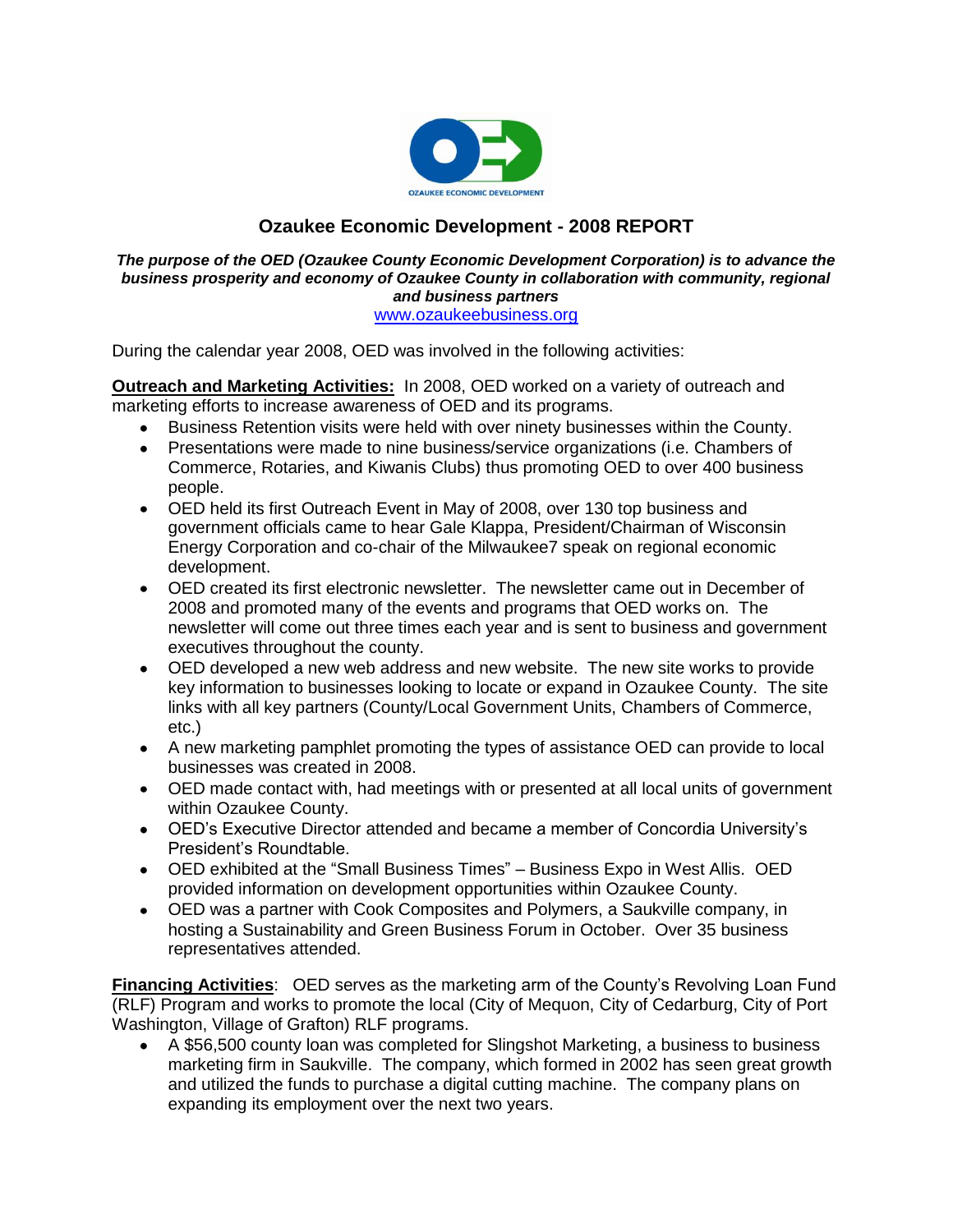

# **Ozaukee Economic Development - 2008 REPORT**

## **Financing Activities cont:**

- OED worked with a City of Port Washington business on a \$100,000 working capital loan from the City's Revolving Loan Fund. In December, the business chose to withdraw their loan application due to collateral issues.
- OED worked with Shady Lady Lighting on a Village of Grafton Revolving Loan Application. The loan of \$150,000 will be utilized for Working Capital. Although, several meetings were held in 2008, the loan did not receive final approval until 2009. Shady Lady Lighting is planning on hiring over 7 new employees over the next two years.
- OED worked with Wisconsin's Department of Commerce to approve a Milk Volume Production loan for a farm in Ozaukee County. The loan will assist the farm purchase new milking cows and hire the needed staff.
- Meetings were held with over 45 businesses on the revolving loan fund programs.  $\bullet$

**Workforce Development:** OED understands that Workforce is a key element in economic development;

- Continued as a funding member of Workforce 2010, a consortium of education, business, and community and government representatives pursuing future employment needs in the county through the implementation of a School-To-Work apprenticeship program.
	- $\circ$  OED, in partnership with Workforce 2010, applied for a WIRED Grant to revamp the current program. Federal and State funding for the Workforce 2010 has declined over the past five years.
- OED, in cooperation with several partners (Workforce Development, Port Washington-Saukville School District and various Private Employers) developed, sponsored and held the first annual Manufacturing Career Expo. The program, which was held at Port Washington High School, highlighted the Manufacturing Industry and the careers and salaries available within the industry. Approximately, 350 students attended the program with 16 employer booths.
- OED jointly sponsored a "Salute to Manufacturing" with MATC-Mequon and Federal Tool and Engineering. The program recognized the first Ozaukee County graduates of the Manufacturing Skills Standards Certification Program. Governor Doyle and Secretary of Workforce Development, Roberta Gassman presented to over 100 invited business people.

**Entrepreneurial Training:** OED, in cooperation with UW-Extension, has developed and implemented:

- First Steps, a pre-venture counseling workshop had nine participants that assessed their readiness for entrepreneurship and gained knowledge on business resources.
- OED developed a partnership with the Northshore Inventors and Entrepreneurs. The club, which has meetings in Mequon, Milwaukee and West Bend, averages over 70 attendees per meeting. Attendees are mainly new or potential business owners.